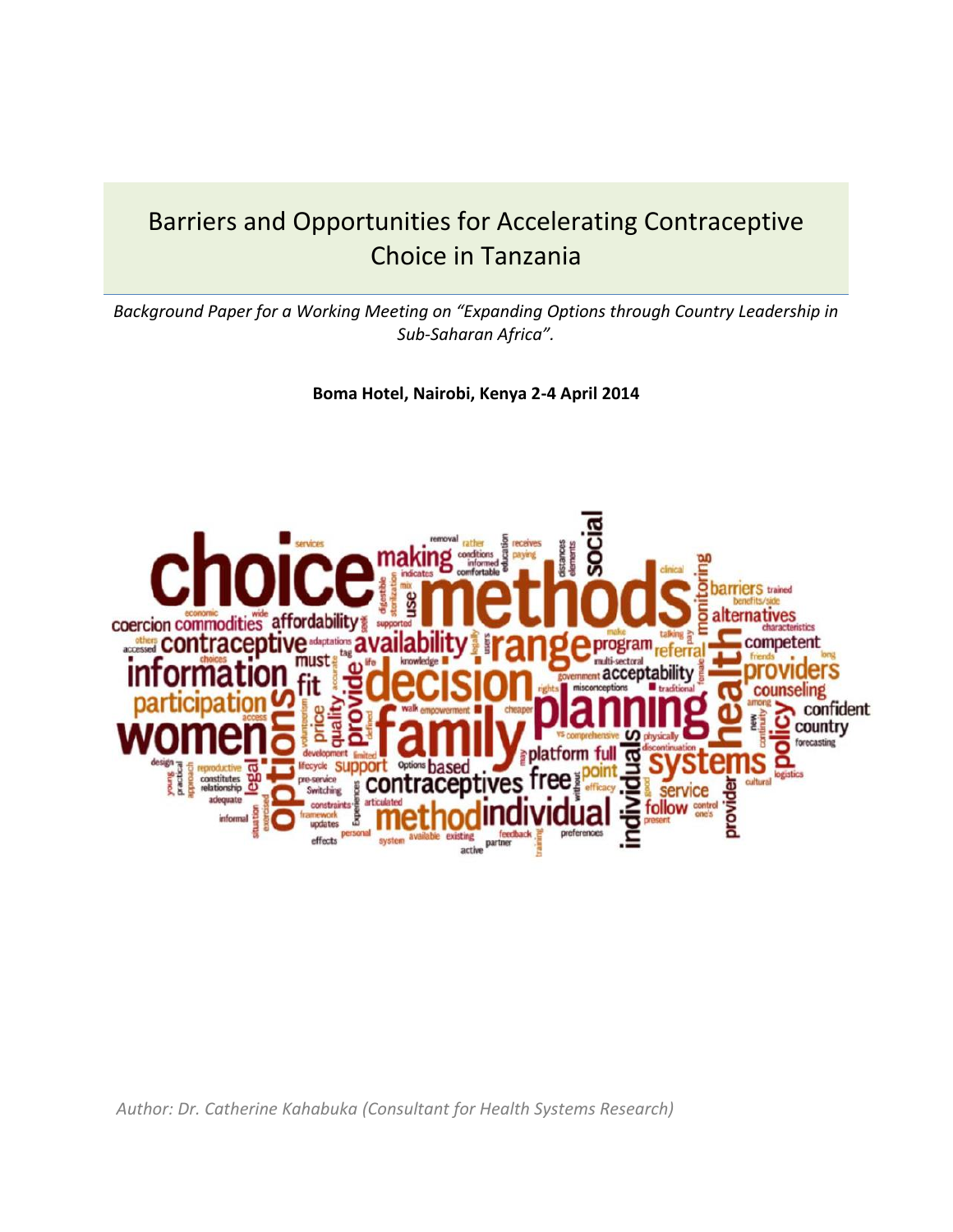## **Background**

Evidence is clear that, the use of modern contraception increases when more methods become available, which supports the often undermined fact that no single method serves the needs of every subgroup in a population. However, for several decades, contraceptive choice in many Sub-Saharan African countries has remained limited to condoms, pills and injectables, leaving long-acting and permanent methods (LAPMs) less accessible and under-utilized despite their high effectiveness in preventing unwanted pregnancies. In line with the former statement, findings from one recent analysis of evidence that utilized representative national surveys of 113 countries ( all from the developing region) showed that, the addition of one method available to at least half the population correlated with an increase of 4–8 percentage points in total use of the 6 modern contraceptive methods [\[1\]](#page-13-0). In practice, contraceptive choice means: 1) Individuals and couples are able to decide freely on the number and timing of their births; 2) have access to a choice of contraceptive options with which to realize their reproductive intentions and 3) they experience neither barriers nor coercion in putting their decisions and intentions into practice [\[2\]](#page-13-1). Access to a wide range of contraceptive options is a human right, yet it is still a dream for most women in Sub-Saharan countries.

#### *Contraceptive choice as a human right*

The right to informed choice in contraceptive use was first asserted at the International Conference on Human Rights in Teheran in 1968, and again by the 1994 International Conference on Population and Development (ICPD)[\[3\]](#page-13-2). The 1994 ICPD reaffirmed as human rights; 1) the right to voluntarily choose whether or not to marry and whether or not to establish a family, 2) the right to decide on the number, timing and spacing of children, 3) the right to have access to the information and means needed to exercise voluntary choices, and 4) the right to the highest attainable standard of health [\[3\]](#page-13-2). These are rights that women and young girls in particular are unable to access in most Sub-Saharan countries, including Tanzania, due to a number of policy and programs implementation barriers.

## *The Tanzanian context*

Tanzania has a favorable policy environment for family planning (FP) and the country has made significant progress towards increasing access to quality FP services in the last decade. Between the two most recent Demographic and Health Surveys, Tanzania has observed a 30% increase in contraceptive prevalence rate (CPR), from 26 percent in 2004/2005 to 34 percent in 2010 [\[4\]](#page-13-3), and the government has made a commitment to increase this rate to 60% by 2015 [\[5\]](#page-13-4). However, like many other Sub-Saharan African countries, there still exist huge variations in CPR in Tanzania, both geographically and among the various population sub-groups.

According to the most recent Demographic and Health Survey (2010 TDHS) some regions of Tanzanian like Kilimanjaro, Tanga and Dar es Salaam have CPRs much higher than the national average (64.8% for Kilimanjaro, 53.7% for Tanga and 50.4% for Dar es Salaam) while other regions e.g. Pemba, Mara and Mwanza have CPRs much lower than the national average i.e.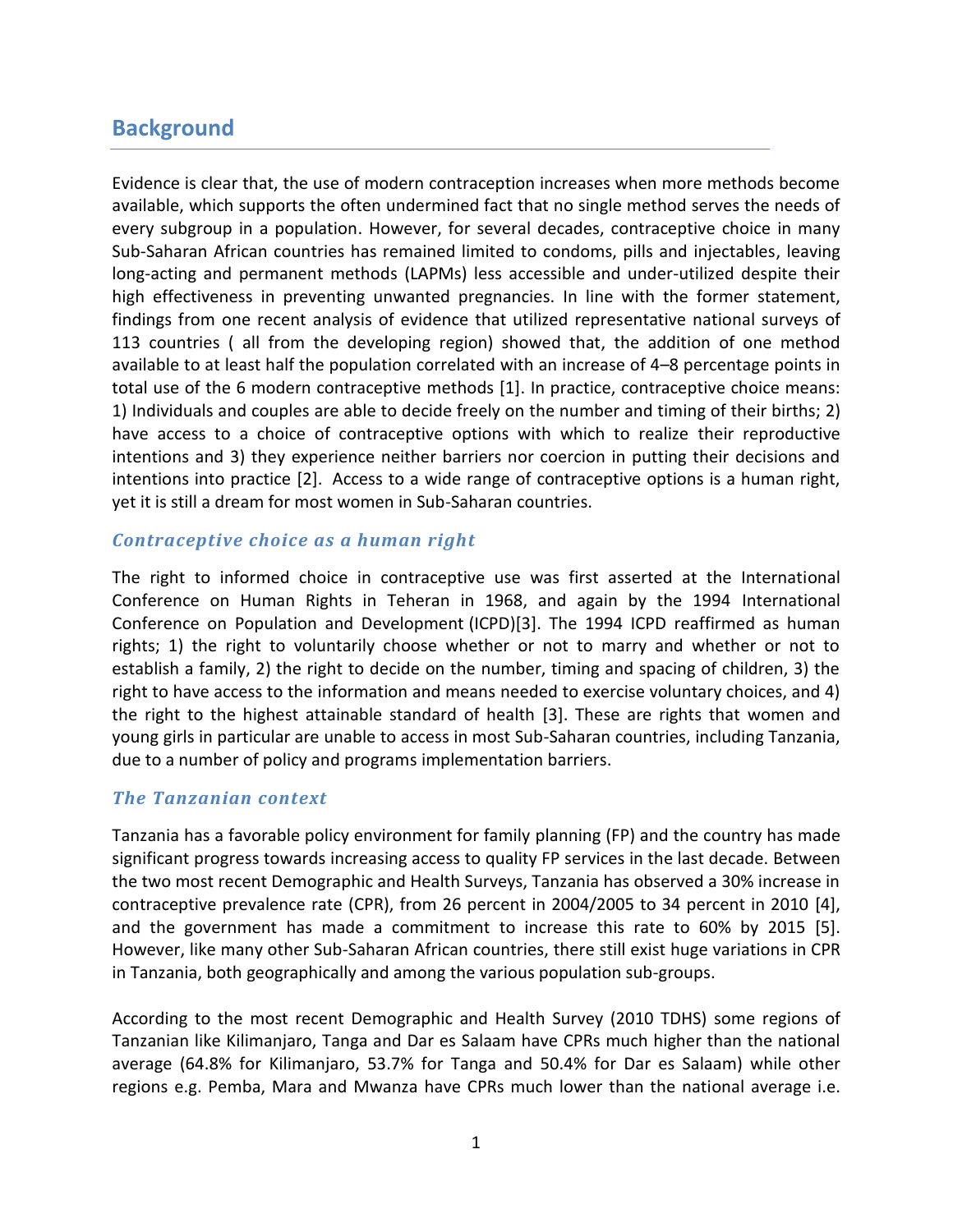9.2%, 11.9% and 15.2% respectively. Much variation also exists among the various population subgroups in Tanzania; for example, the 2010 TDHS reported CPR to be 50.6% among women with secondary education or higher (compared to 13.4% among women with no education) and 45.2% among women in the highest wealth quantile (compared to only 15.6% among those in the lowest wealth quantile). Moreover, the use of any contraceptive method among all adolescents aged 15-19 in Tanzania was reported to be only 10.7 percent with 85.1 percent and 60.3 percent of currently married and sexually active unmarried adolescents aged 15-19 respectively not using any FP method currently [\[4\]](#page-13-3). Not surprisingly the 2010 TDHS also documented that 23 percent of all adolescents aged 15-19 had begun childbearing [\[4\]](#page-13-3).

Various programs have been targeted at increasing contraceptive access and utilization among population sub-groups with the highest unmet need in Tanzania and table 1 below depicts the percentage increase in CPR among the various population sub-groups between the two most recent DHS (2004/05 and 2010).

|                          |                                  | <b>CONTRACEPTIVE PREVALENCE RATE (CPR)</b> |                   |       |                                 |      |         |  |  |  |
|--------------------------|----------------------------------|--------------------------------------------|-------------------|-------|---------------------------------|------|---------|--|--|--|
|                          |                                  |                                            | <b>ANY METHOD</b> |       | <b>MODERN METHOD</b>            |      |         |  |  |  |
|                          |                                  | DHS 2004/05 DHS 2010 % Increase            |                   |       | DHS 2004/05 DHS 2010 % Increase |      |         |  |  |  |
|                          |                                  |                                            |                   |       |                                 |      |         |  |  |  |
| <b>National Average</b>  |                                  | 26.4                                       | 34.4              | 30.3% | 20                              | 27.4 | 37.0%   |  |  |  |
| <b>RESIDENCE</b>         |                                  |                                            |                   |       |                                 |      |         |  |  |  |
| Urban                    |                                  | 41.8                                       | 45.9              | 9.8%  | 34.3                            | 34.1 | $-0.6%$ |  |  |  |
| Rural                    |                                  | 21.6                                       | 30.5              | 41.2% | 15.5                            | 25.2 | 62.6%   |  |  |  |
| <b>REGIONS</b>           |                                  |                                            |                   |       |                                 |      |         |  |  |  |
| Kilimanjaro              |                                  | 49.5                                       | 64.8              | 30.9% | 38.3                            | 50.3 | 31.3%   |  |  |  |
| Pemba                    |                                  | 8.2                                        | 9.2               | 12.2% | 6.9                             | 8.1  | 17.4%   |  |  |  |
| <b>EDUCATION</b>         |                                  |                                            |                   |       |                                 |      |         |  |  |  |
| No education             |                                  | 13.4                                       | 22                | 64.2% | 8.3                             | 17.6 | 112.0%  |  |  |  |
| Secondary or higher      |                                  | 50.6                                       | 51.8              | 2.4%  | 38.2                            | 35.3 | $-7.6%$ |  |  |  |
| <b>WEALTH QUANTILE</b>   |                                  |                                            |                   |       |                                 |      |         |  |  |  |
| Lowest                   |                                  | 15.6                                       | 22.9              | 46.8% | 10.7                            | 19.2 | 79.4%   |  |  |  |
| Highest                  |                                  | 45.2                                       | 50.6              | 11.9% | 36                              | 37.7 | 4.7%    |  |  |  |
| YOUTHS (15-19YRS)        |                                  |                                            |                   |       |                                 |      |         |  |  |  |
| All youths               |                                  | 6.6                                        | 10.7              | 62.1% | 5.5                             | 9.4  | 70.9%   |  |  |  |
| <b>Currently Married</b> |                                  | 9.6                                        | 14.9              | 55.2% | 6.9                             | 12   | 73.9%   |  |  |  |
|                          | <b>Sexually Active Unmarried</b> | 31.8                                       | 39.7              | 24.8% | 30                              | 34.5 | 15.0%   |  |  |  |

*Table 1. Percentage increase in CPR among the various population sub-groups in Tanzania between the two most recent DHS (2004/05 and 2010).*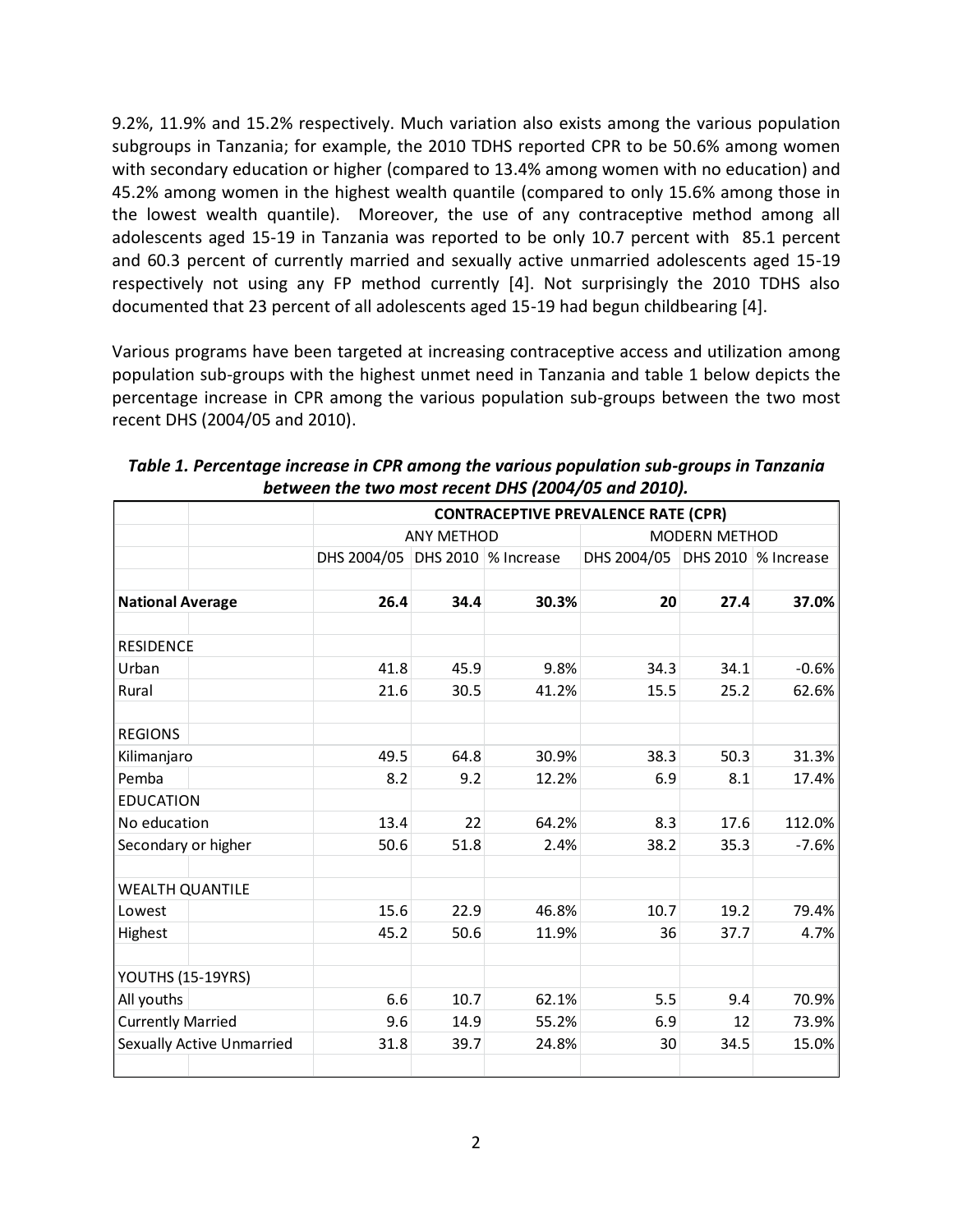It is obvious from table 1, that such programs have been effective as demonstrated by the highest percentage increase in CPR in rural (41.2%) compared to urban areas (9.8%); among women with no education (64.2%) compared to those with secondary or higher education (2.4%); and among women in the lowest wealth quantile (46.8%) compared to those in the highest quantile (11.9%). Moreover, there has been a significant increase in CPR (> 50%) among currently married youths aged 15-19yrs, however, much less CPR increase is observed among sexually active unmarried youths (24.8%). On the other hand, the program needs to pay attention to the observed decrease, between the two surveys, of modern contraceptive use in urban areas (-0.6%) and among women with secondary education or higher (-7.6%).

Like many other Sub-Saharan countries, contraceptive use in Tanzania is limited to condoms, pills and injectables, with a very small proportion of women accessing and/or using long-acting and permanent methods (LAPMs). Table 2 below depicts the percentage increase in utilization of the various contraceptive methods between the two most recent DHS in Tanzania, both in urban and rural areas. Despite their low coverage, it is worth noting the significant increase in utilization of LAPMs, particularly among women in rural areas. This could be a result of the various effective programs targeting increasing utilization of LAPMs among women in hard to reach areas. Again, the program needs to pay attention to the observed decrease, between the two surveys, in use of pills (-27%) and female sterilization (-20.4%) among women in urban areas.

Another important observation from table 2 below is the significant increase, between the two surveys, in use of traditional methods among women in urban areas (>50%). This could be resulting from many factors, one being fear of side effects from modern methods. Tanzania may need to put more emphasis in supporting women preferring natural methods for them to use these methods effectively.

|                                     |  |      | % OF CURRENTLY MARRIED WOMEN USING THE CONTRACEPTIVE |         |              |                 |              |          |                 |
|-------------------------------------|--|------|------------------------------------------------------|---------|--------------|-----------------|--------------|----------|-----------------|
|                                     |  |      |                                                      |         | <b>URBAN</b> |                 | <b>RURAL</b> |          |                 |
| <b>TYPE OF CONTRACEPTIVE</b>        |  |      |                                                      | 2004/04 |              | 2010 % Increase | 2004/05      |          | 2010 % Increase |
| Male condom                         |  |      |                                                      | 2.5     | 3.2          | 28.0%           | 1.8          | 2.1      | 16.7%           |
| Pills                               |  |      |                                                      | 11.9    | 8.6          | $-27.7%$        | 4.1          | 6.1      | 48.8%           |
| Injectables                         |  |      |                                                      | 12.6    | 14.3         | 13.5%           | 6.9          | 9.4      | 36.2%           |
| <b>IUD</b>                          |  |      |                                                      | 0.6     | 0.8          | 33.3%           | 0.1          | 0.5      | 400.0%          |
| Implants                            |  |      |                                                      | 1.3     | 2.5          | 92.3%           | 0.2          | 2.2      | 1000.0%         |
| Female Sterilization                |  |      |                                                      | 4.9     | 3.9          | $-20.4%$        | 1.8          | 3.4      | 88.9%           |
| Lactational amenorrhea method (LAM) |  |      |                                                      | 0.3     | 0.7          | 133.3%          | 0.6          | 1.5      | 150.0%          |
| Male sterilization                  |  |      | No data                                              | 0       |              | No data         | 0.1          |          |                 |
| Any modern method                   |  | 34.3 | 34.1                                                 | $-0.6%$ | 15.5         | 25.2            | 62.6%        |          |                 |
| Any traditional method              |  |      | 7.6                                                  | 11.9    | 56.6%        | 6               | 5.4          | $-10.0%$ |                 |

*Table 2. Percentage increase in current use of the various contraceptive methods between two most recent DHS (2004/05 and 2010) in Tanzania.*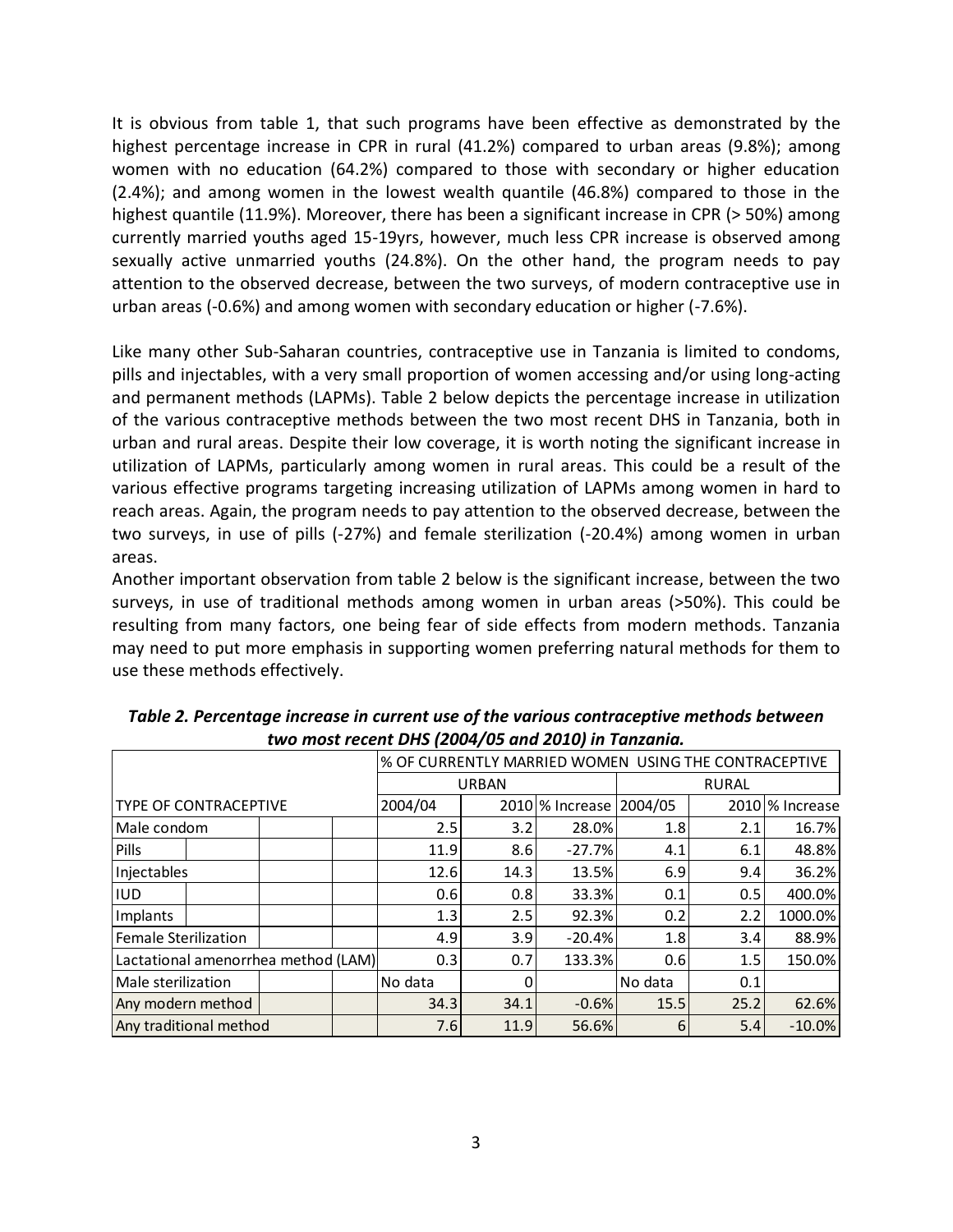# **Factors affecting contraceptive choice in Tanzania: Key policy and implementation barriers**

Tanzania is among countries that have made good progress towards securing commodity security at the national level, however, access to informed contraceptive choice is yet to be a reality due to many existing policy and programmatic barriers. In principal, four main factors affect contraceptive choice in any setting i.e. 1) funding, 2) procurement systems, 3) supply chain management (contraceptive distribution systems), and 4) service delivery. Interventions/programs aiming at improving contraceptive choice in any settings are primarily targeted at one or more of these four elements. On the other hand, any policy and/or programmatic factors negatively affecting any of the above mentioned four elements may affect the program functioning and prevent it from achieving optimal contraceptive choice. The following section discusses, under each of the four key elements above; key policy and implementation barriers towards achieving contraceptive choice in Tanzania, strategies for overcoming them, and further policy/implementation opportunities towards achieving contraceptive choice in Tanzanian. The information was gathered through a review of literature and program documents as well as conducting a few key informants' interviews.

## *1) Funding*

Meagre allocation of funds for FP program is one among identified key barriers towards achieving contraceptive choice in Tanzania. Overall, evidence on financing for reproductive health commodities in Tanzania show that funding is generally low and shortfalls remains between funds committed and allocated and between funds allocated and spent [\[6\]](#page-13-5). Insufficient funds have been reported to often force the Tanzanian FP program to purchase less variety contraceptives than that forecasted; most often the program has opted for cheaper options e.g. short acting methods, instead of the expensive LAPMs, so as to suffice all regions of Tanzania. This has greatly contributed to reduced clients access to a wide contraceptive choice.

#### *Key funding policy and implementation barriers*

Except for family planning commodities, all other FP activities and services e.g. awareness raising, capacity building and even other FP equipment and supplies, are budgeted under the reproductive health services umbrella. This has resulted, in many cases, to low funding for such commodities and activities secondary to other competing priorities within the reproductive services umbrella e.g. safe delivery services, antenatal care, child immunization services etc. This was reported to have greatly contributed to scarcity of equipment and supplies for administration of LAPMs, which has in turn affected the provision of such methods even when these methods are available.

One recent analysis (2013) demonstrated that resources for FP have increased modestly in recent years in Tanzania; however, funds have essentially remained donor driven [\[7\]](#page-13-6). In that study, the large increase in reproductive health (RH) budget of the 8 districts surveyed had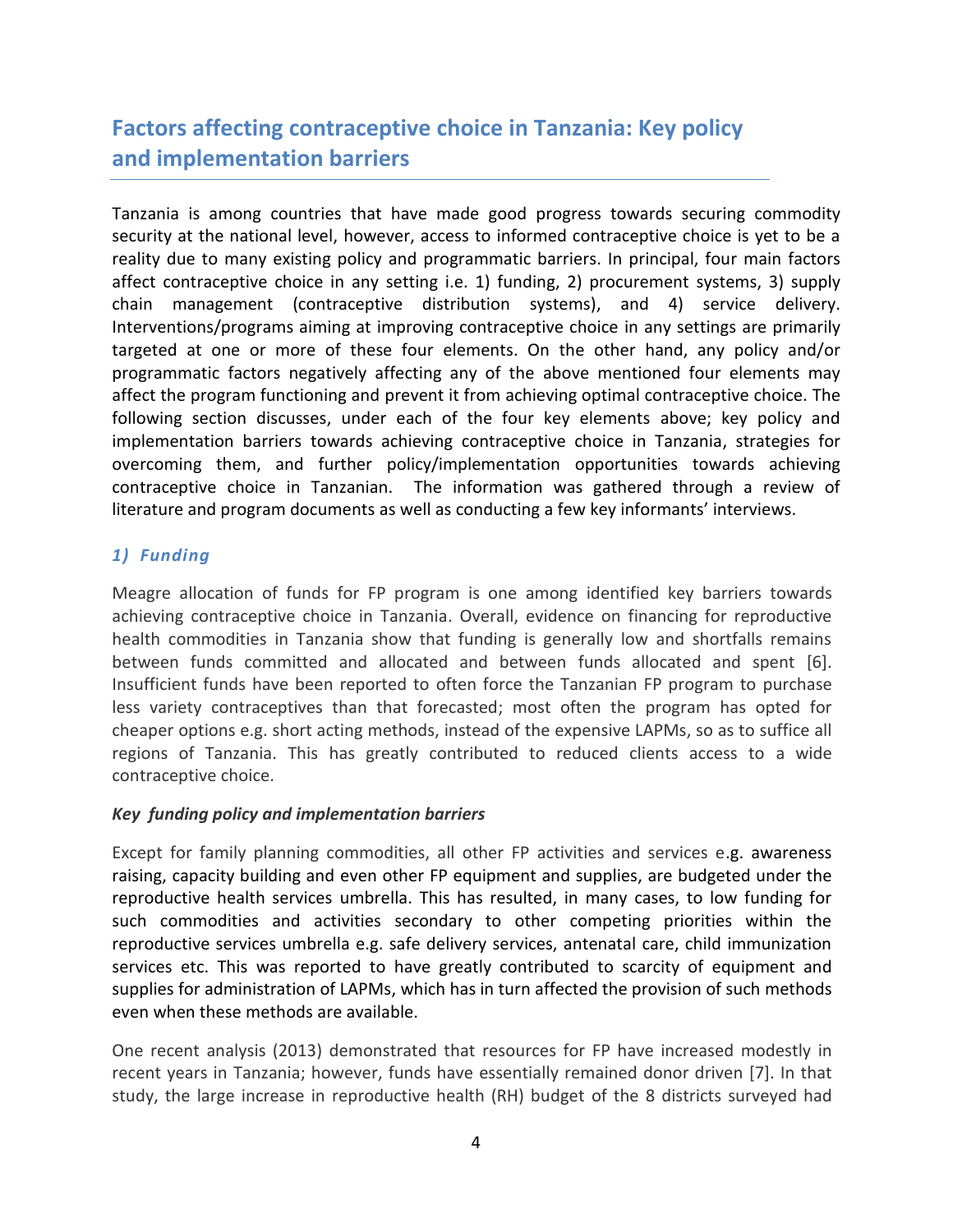predominantly came from development partners (donors) and basket funds with no contribution from districts' own sources [\[7\]](#page-13-6). Due this donor dependency on funding for FP services and supplies in Tanzania, there have been frequent delays in funds released by the government where commonly the government had released large sums of funds at the end of the financial year when services have already been delayed. Furthermore, the money allocated to the district level from donors and central government often have not been fully disbursed and district spending has often been directed towards donor/central Government priorities instead of needs identified at district level [\[8\]](#page-13-7).

### *Strategies for improved funding for FP in Tanzania*

There have been efforts by various FP stakeholders to accelerate funding for FP commodities and services in Tanzania, a notable achievement being the development of the National Family Planning Costed Implementation Program (NFPCIP) in 2009. Launched by the Ministry of Health and Social Welfare (MOHSW) in March 2010, the NFPCIP emphasizes five strategic areas with activities for implementation and which includes cost estimates, based on a forecasting approach, for each strategic area and each year between 2010 and 2015. The NFPCIP has been a very useful tool for FP resources mobilization in Tanzania where FHI 360 is supporting the MOHSW and partners to monitor program performance as a result of NFPCIP implementation. This innovative program has attracted attention outside of Tanzania, as it may hold promise as a model for planning and potentially implementing similar programs in other countries.

Since the launch of the NFPCIP, the government of Tanzania has established a budget line item for family planning (FP)/reproductive health (RH) in the Mid-Term Expenditure Framework (MTEF). This was made possible by intensive advocacy by the National Family Planning Technical Working Group (FP-TWG) comprising of members from the NGO's and implementing partners working in FP area and the Tanzanian ministry of health (RCHS – FP unit). Since the formation of the budget line item for contraceptive in 2011, there has been substantial increase in funding for contraceptives in Tanzania. The Government had increased "own" funding for FP commodities from 0.5bn TZ shillings in 2010/2011 to 1.2bn TZ shillings in 2013/14, and has announced its intention to raise own funding to 3bn TZ shillings in 2014/15.

Other gains resulting from Advocacy for increased funding for FP program and activities in Tanzania include; approval for inclusion of FP commodity request in Global Fund Round 10; inclusion of the FP in council health planning guidelines, which has resulted in an increase in FP resource allocations at the district level; and deployment of supplementary resources (offbasket) to fund commodities by traditional basket funders.

## *Potential opportunities and advocacy entry points towards increased funding for FP in Tanzania*

The program should advocate for stand-alone budget line for the FP program as whole to cover FP commodities as well as all the other FP activities and services e.g. awareness raising, capacity building, service delivery etc.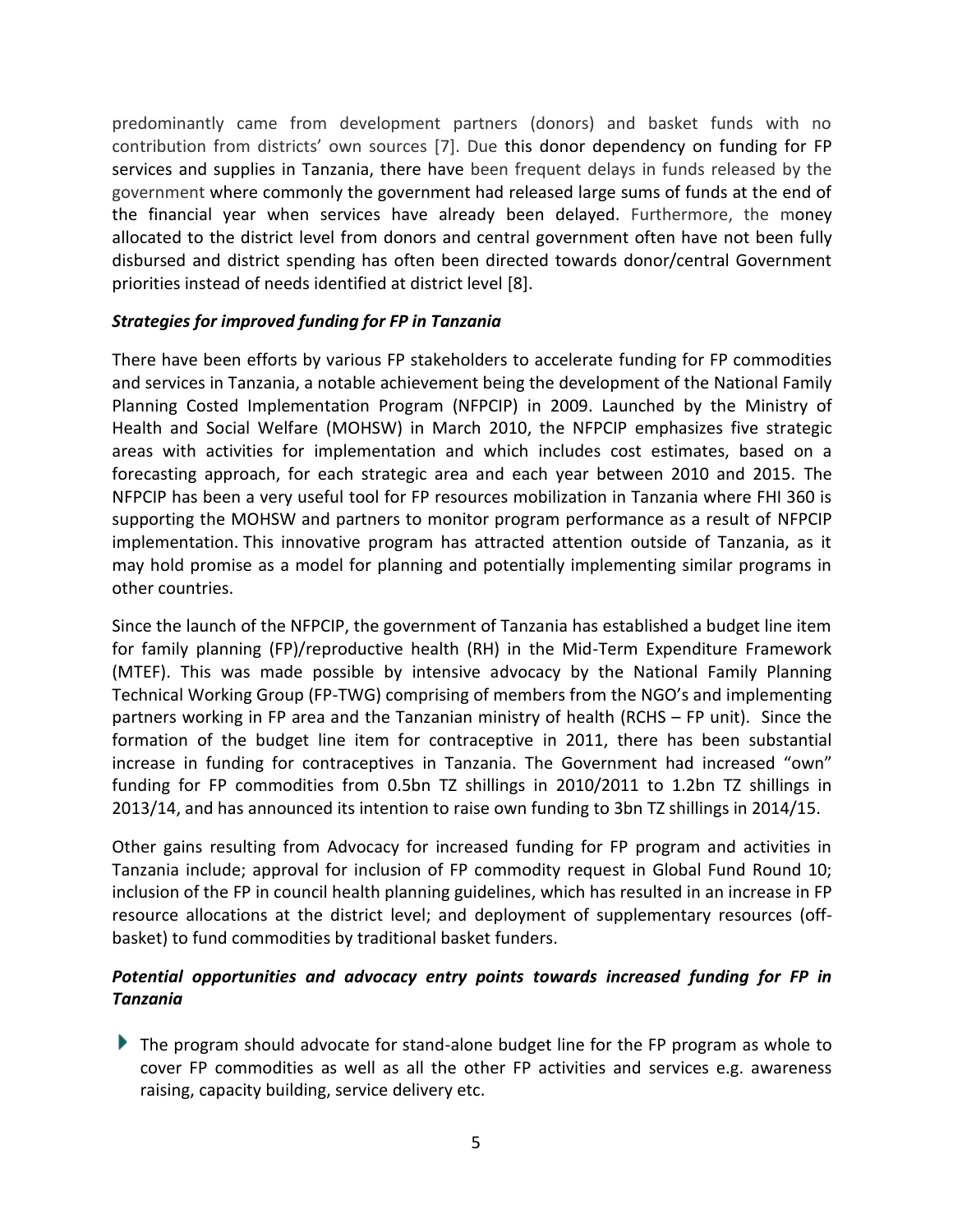- More sensitization is needed for the Government officials and MoHSW managers to priorities and allocate sufficient funds for FP commodities and activities.
- Advocacy should also be directed to the local governments for the possibility of funding some of the FP activities at the district level, e.g. CBD programs, through districts' own sources of funds.

## *2) Procurement systems*

Effective procurement systems are critical for ensuring access to reproductive health commodities and other essential health supplies. However, a report prepared by the United Nations Population Fund (UNFPA) and MoHSW in November 2011 cited the long procurement processes as one of the critical causes of contraceptive stock-outs in Tanzania [\[9\]](#page-13-8). On the other hand, data availability has been cited as the main challenge facing quantification and forecasting processes for commodities procurement in Tanzania.

## *Key policy and implementation barriers facing commodities procurement systems in Tanzania*

Procurement of the commodities in Tanzania need to follow International Competitive Bidding (ICB) system and various procedures according to Public Procurement Act [\[9\]](#page-13-8). These are at times too long, taking up to a year, before the items are acquired. Moreover, the Medical Stores Department (MSD), being the sole agent for ordering medical supplies as well as distributing them, at times need to undergo a long consultative process with various stakeholders in getting the commodities purchased, especially when using the basket funds. The outcome of this is not only causing delays in the acquisition of commodities, but also delays in the release of funds that had already been committed for acquiring the items. The procurement process also takes long because the system requires time to prepare bidding documents, to advertise the tender, time to receive the applications and sort them, and then time to select the winner, a process that is full of back and forth course between the MSD, the MoHSW, and the development partners, particularly the World Bank, which is acting on behalf of development partners. This bureaucratic process has occasionally resulted in unused funds being released in huge amounts at the end of the year, lest it goes back to the funding source. Long and bureaucratic procedures have also been reported by MSD to be one of the major causes for some of the items reaching their expiry date within a short time after they are received or being received when they have already expired.

On the other hand, a study that carried out an in-depth assessment of the supply chain for reproductive and child health commodities in Tanzania (including logistics) reported that, the Report and Requisition (R&R) forms which are to feed the quantification data were not being filled properly, mostly due to lack of training [\[9\]](#page-13-8). Moreover , due to lack of responsible personnel to maintain data transfer, in some cases these forms never reached the zonal MSD and thereby MSD central, [\[9\]](#page-13-8). Hence, commodities procurement in Tanzania has in most cases depended on status of supplies from the MSD, instead of consumption data from the health facilities.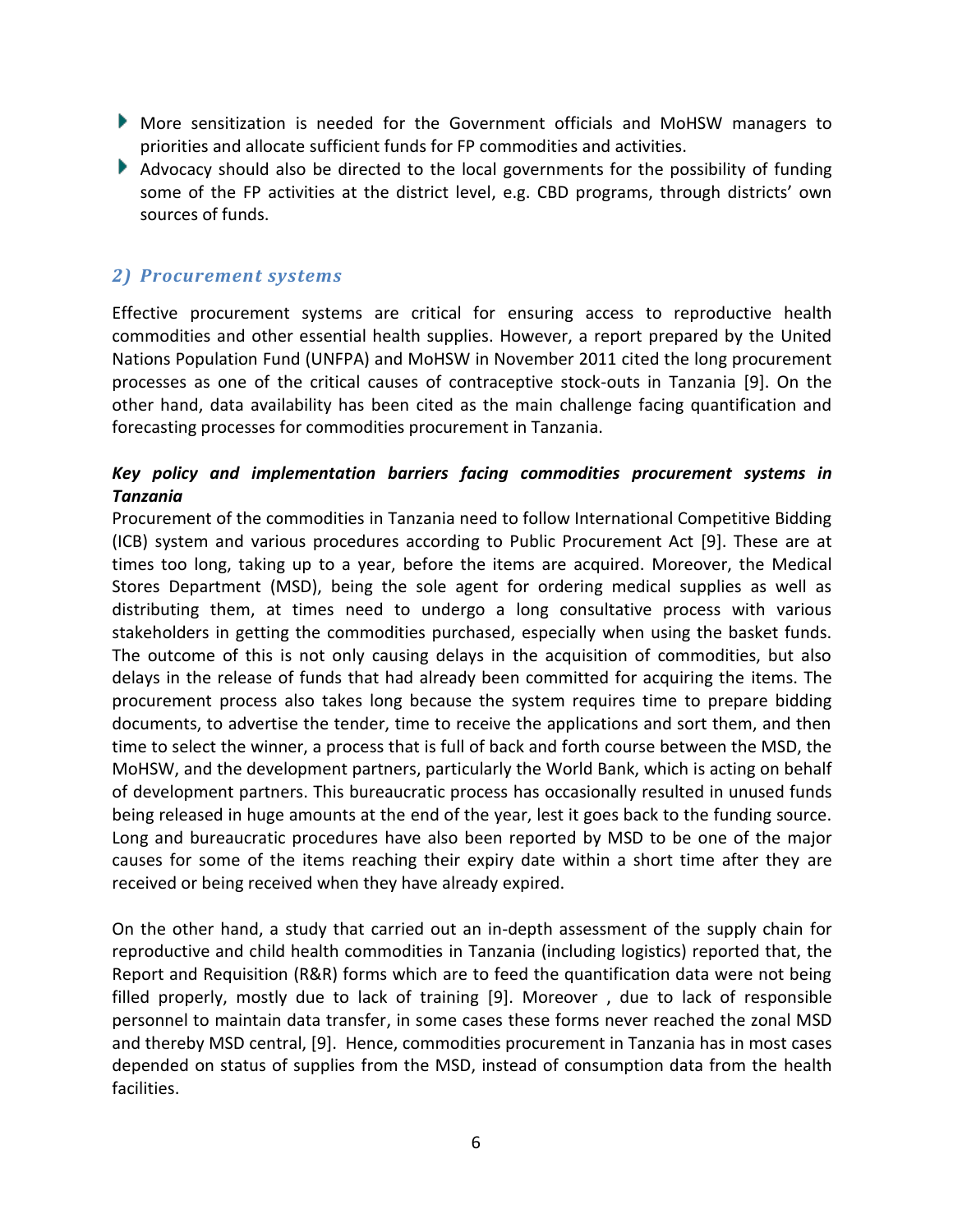### *Strategies for improved commodities procurement systems in Tanzania*

As part of a larger effort to expand accessibility and visibility of logistics data to inform supply chain decision making in Tanzania, the USAID | DELIVER PROJECT and the Tanzania Ministry of Health and Social Welfare (MOHSW) established the Integrated Logistic System (ILS) Gateway, a system that allows health facility personnel to use personal mobile phones to send SMS to a toll-free short code ("15018") reporting data on stock levels of commodities. An SMS aggregator then directs the messages to a web database, which analyzes the findings and makes them available to users through a web portal at [www.ilsgateway.com.](http://www.ilsgateway.com/) In addition to tracking and reporting on commodities stock status, health facility staff using ILSGateway also receive reminders from MSD zonal stores to submit their quarterly Report and Requisition (R&R) forms on time and even report when shipments of medicines are received.

A pilot program of the ILSGateway was initiated in November 2010 in Mtwara region, and based on its success in minimizing commodities stock-outs, it is currently being rolled out nationally and is already in use in more than 2,300 facilities across the country. Available evidence shows that the commodities stock status reporting rates are higher in the ILSGateway mobile system than for the paper based R&R [\[10\]](#page-13-9). On the other hand, the MSD is currently developing an electronic logistics management information system (eLMIS) that will enable online ordering from facilities with knowledge and capacity to use the system [\[10\]](#page-13-9). Once established, the eLMIS will provide more robust data visibility into the national supply chain for better informed decision making.

To tackle the challenges related to the long and bureaucratic procedures in purchasing contraceptives, in August 2013 the Government of Tanzania approved a major change, where it switched to a framework contract system to expedite ordering and improve availability of certain contraceptives. The change was prompted by a recommendation from the National Contraceptive Security Committee which is a collaborative technical group led by the Ministry of Health and Social Welfare (MoHSW). The Advance Family Planning (AFP) initiative, along with government officials and family planning service providers, worked through the contraceptive committee to make this change, which went into effect in September 2013. Under this new system, once a supplier is identified, the contracts can last up to three years. The Framework contract system is currently operating for three contraceptive i.e. Jadelle, Implanon, and male condoms, and have greatly minimized delays and provided timely responses to emergency facilities requirements of these commodities.

## *Potential opportunities and advocacy entry points towards further improvement in commodities procurement systems in Tanzania*

- The FP program should advocate for hiring of responsible personnel for data management at the district level as this may significantly improve data reporting and utilization.
- Advocacy also needs to be directed to the World Bank to remove some of the unnecessary tendering procedures and minimize time in commodities procurement.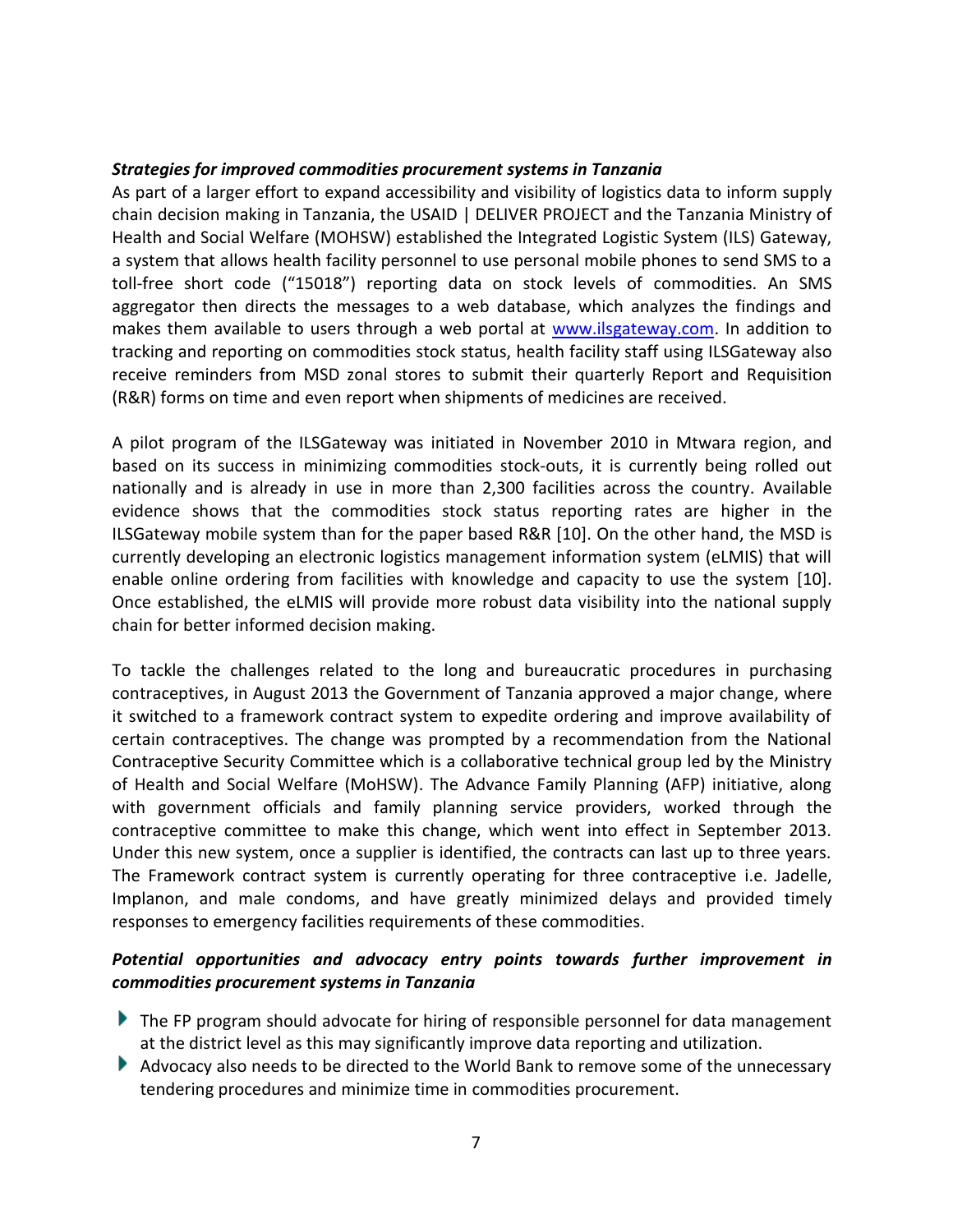Advocacy is also needed for inclusion of more family planning commodities in the framework contract system.

## *3) Supply chain management (contraceptive distribution systems)*

Despite the well-structured integrated logistical system in Tanzania, contraceptive supply chain management is still facing major challenges. This is reported as being among the key areas that need considerable improvement for better functioning of the Tanzania FP Program. There are two systems currently being used for distribution of the reproductive and child health commodities (RHCs) in Tanzania: 1) The old three-level system in which the MSD headquarters (HQs) delivers commodities to the zone MSD, which delivered them to the district medical officers (DMOs), who then delivered them to health facilities, and 2) the new two-level (direct delivery) system in which the MSD central delivers commodities to the MSD zonal stores and the MSD zonal stores delivers the items directly to health facilities. MSD is currently rolling out the new two-level system and this system is already operating in more than half of all regions of Tanzania. However, available evidence is not clear yet whether it has improved facility product availability.

## *Key policy and implementation barriers to effective supply chain management systems in Tanzania*

The availability of products at MSD zonal stores to distribute is a major determining factor to effectively measure the impact of the two-level (direct delivery) system. However, MSD central was reported not to generally adhere to the designed bimonthly distribution frequency of supplies to MSD zonal stores [\[11\]](#page-13-10). Moreover, according to system design parameters, facilities are supposed to receive products on a quarterly basis, roughly a month to six weeks after they place their report/order. However, in one assessment some facilities visited had not received a delivery for the last two quarters [\[11\]](#page-13-10). Some of this may be attributed to the out of stock status of some products at MSD; however, this was not the only cause, as every product needed by facilities was not out of stock. This situation could also be resulting from challenges facing MSD central from increased demand for funds and human resources from the direct delivery system. Moreover, with the new direct delivery system, facilities reported to often not be aware of the exact delivery date from MSD zonal stores [\[11\]](#page-13-10), making planning at small facilities difficult as sometimes the officer responsible for receiving the stock needed to attend to meetings or training sessions and is then not available or has not made alternative arrangements for receipt when MSD arrives at the facility.

Other bottlenecks reported to be facing the new two-level (direct) commodities delivery system include: the already mentioned limited capacity of health facility officers in filling the R&R forms and R&R forms not flowing up to MSD central from MSD zonal stores or not reaching MSD zonal stores from health facilities, which altogether makes accurate commodities supply to facilities a big challenge [\[9,](#page-13-8) [10\]](#page-13-9). Due to this poor availability of consumption data, stakeholders reported MSD to at times deliver long acting and permanent methods (LAPMs) where there are no trained providers to provide such services leading to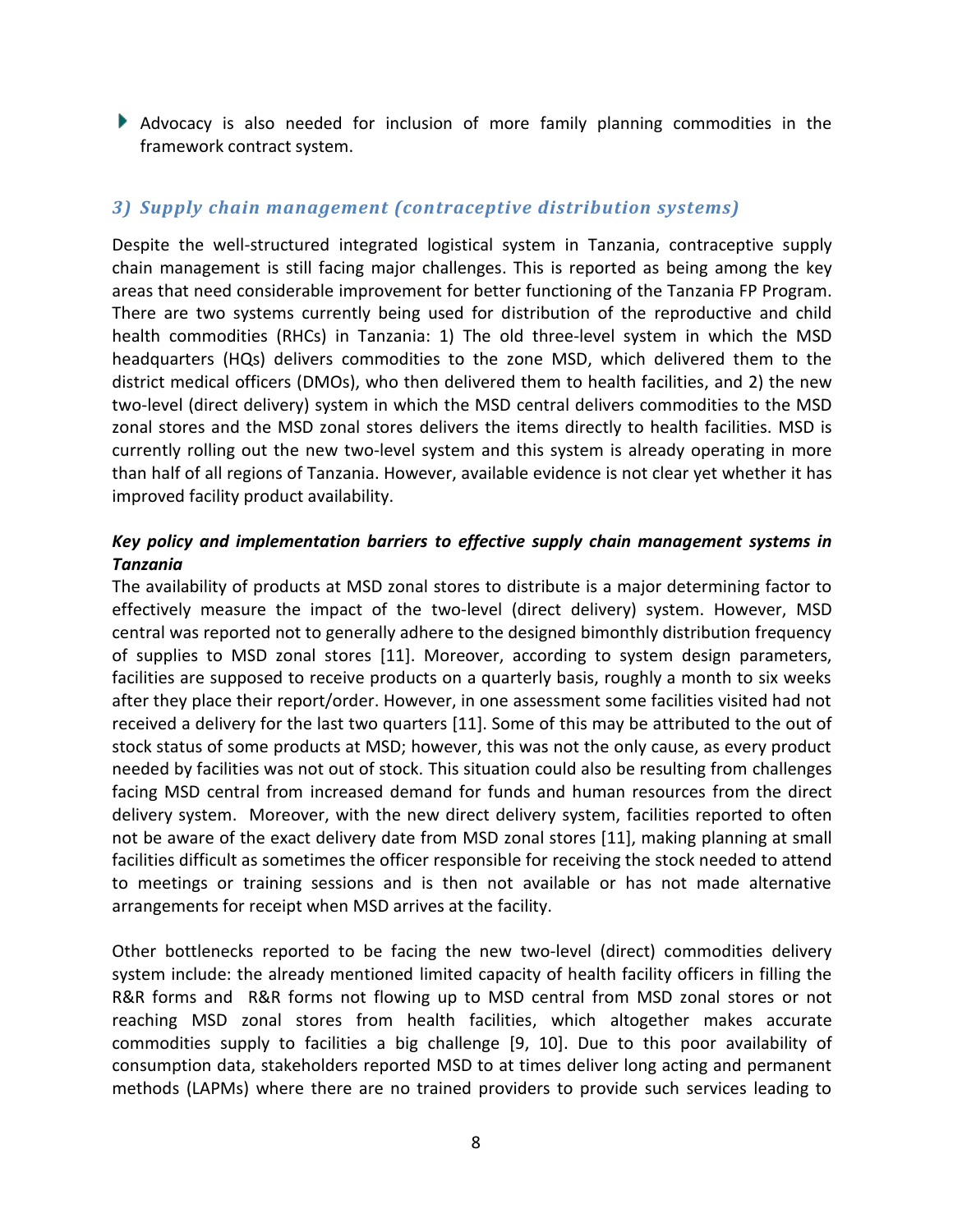non-use and hence expiry of such commodities [\[12\]](#page-13-11).

### *Strategies for improved supply chain management systems in Tanzania*

A major success in relation to the supply chain management of reproductive health supplies in Tanzania is the implementation of an ILSGateway by the Ministry of Health and Social Welfare (MOHSW), with technical support from the USAID DELIVER PROJECT (discussed above). Where ILSGateway is functional, health care facilities, including dispensaries and health centers, can effectively request for more contraceptive straight from zonal MSD using a text message. Moreover, with ILSGateway, the zonal MSD can send a reminder to facilities for them to check their commodities stock [\[13\]](#page-13-12).

One best practice reported under this element was that in case of excess commodities supply, in-charges of health facilities communicated among themselves and redistributed the commodities to the needy facilities using an established internal mechanism [\[9\]](#page-13-8).

## *Potential opportunities and advocacy entry points for improved commodities supply chain management systems in Tanzania*

- Overall, available evidence indicates that commodities distribution systems from MSD central to MSD zonal stores and from MSD zonal stores to health facilities still face major challenges that need deep evaluations for potential solutions.
- There is also an obvious need for refresher training to providers in filling of R&R (attitude and timeliness) this being reported as the main problem causing delays in contraceptive reaching the facilities.

## *4) Service Delivery*

Strengthening service delivery is a key to achieving optimal coverage of FP services and attaining contraceptive choice. Service delivery is an immediate output of the other inputs into the health system such as the health workforce, procurement and supplies and finances. Ideally, any increase in inputs to the FP program should go hand in hand with improved services delivery and enhanced access to contraceptive choice. However, this is often not the case secondary to various existing policy and operational barriers at the facility level.

#### *Key service delivery policy and implementation barriers*

Four main barriers: provider shortages, provider competence, provider bias and lack of equipment, have been cited as the main limiting factors towards optimal access to informed contraceptive choice by clients at the facility level in Tanzania, even in cases where facilities have a broad method mix. In one recent study in Tanzania, all the people consulted were strongly convinced that there was a significant shortage of staff particularly at lower levels for FP and other RH services [\[9\]](#page-13-8). The latter observation is in agreement with what the Health Sector Strategic Plan III (2009 – 2015) shows; that staffing in the health sector stands at only 35% of the actual needs according to defined staffing norms [\[14\]](#page-13-13).

The scarcity of human resources is further aggravated by the fact that many of the available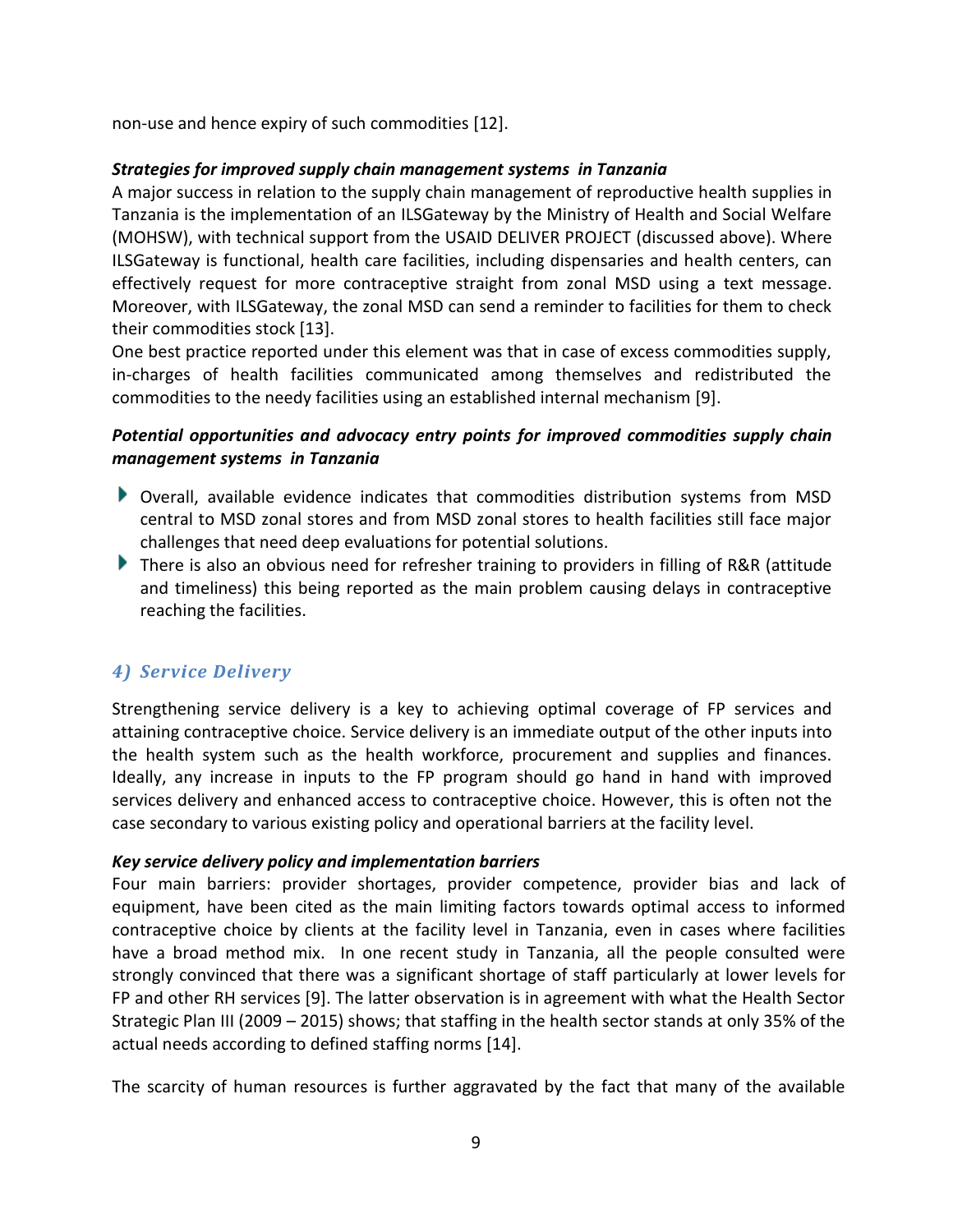staffs do not possess the needed skills to handle more advanced FP services particularly the LAPMs. On the other hand, provision of LAPMs was reported to as well be affected by lack of equipment and other supplies funded under the reproductive and child services umbrella. High workload due to shortage of staff and need for frequent sterilization due to shortage of equipment has in most cases resulted into providers' bias towards easier and quick to offer pills and injectables leaving LAPMs less often offered. This is significantly affecting access to contraceptive choice at the facility level in Tanzania.

Other frequently cited barriers for access to optimal contraceptive choice in Tanzania include; distance to health facilities; lack of privacy and confidentiality; unofficial fees for free FP services; negative attitudes of service providers; social-cultural barriers such as religious beliefs and negative gender norms; and misinformation, myths and misconceptions.

#### *Strategies for improved FP service delivery in Tanzania*

To tackle the problem of staff shortage, there have been various efforts towards delegating, where appropriate, various tasks to less specialized health workers. Known as task-shifting or task sharing, this process is currently being promoted worldwide as a strategy for expanding access to a wider contraceptive choice through enabling larger numbers of health workers to offer a wider range of methods. In Tanzania, one program that trained assistant medical officers (AMOs) to perform minilap as part of task shifting reported a significant increase in the number of women receiving minilap in areas where AMOs received training [\[15\]](#page-13-14). Following this success, the ministry of health in collaboration with Engender health has been doing countrywide training to all graduating AMO and their tutors on minilap procedure. On other hand however, there still exist significant policy barriers for task shifting in Tanzania. For instance, despite the human resources crisis and an obvious increase in demand for certain methods (e.g. injectables and implants), the government has been quite conservative to shift its policies to support task shifting for these methods.

On job training of staff is another widely used approach in Tanzania aiming at expanding skills of existing staff so that they are able to provide a wider range of FP methods. On-job training has been very effective in increasing not only the quality of FP services but also clients' access to a wider range of methods.

Mobile outreach services also widely used in Tanzania is a mechanism for improving access to quality FP services for the underserved populations. The Tanzanian Ministry of Health and Social Welfare offers routine mobile outreach throughout the year. In addition, various NGOs have been conducting out-reach services particularly for LAPMs and also injectables. Mobile services typically rely on highly trained and experienced providers, hence have been offering better quality services than those generally available in rural areas. Outreach services have been very successful in increasing access to FP services to underserved, hard-to-reach populations and particularly for the LAPMs.

Integration of FP into other services is another successfully implemented approach in Tanzania, but not without challenges. Various initiatives have been going on towards integrating FP into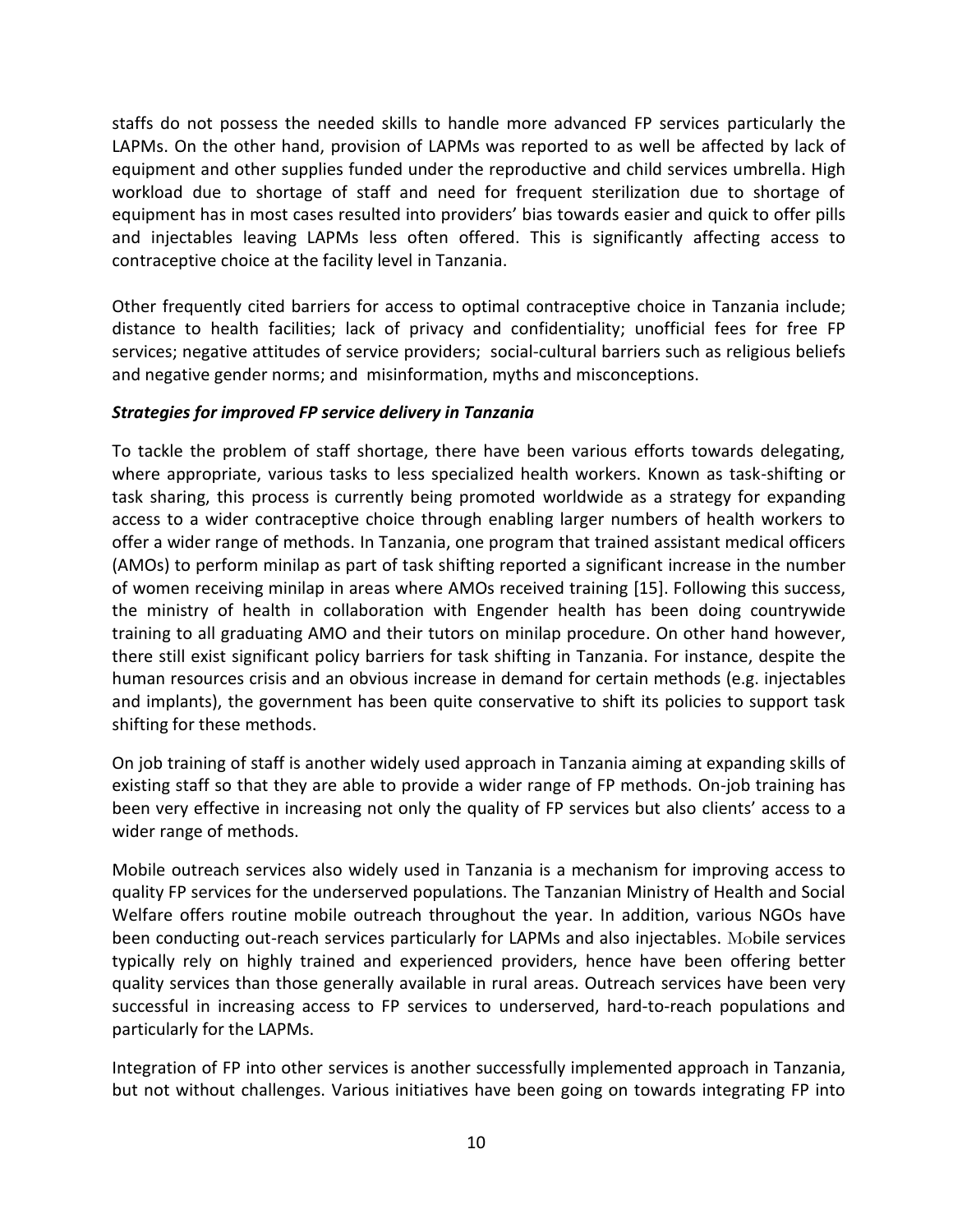other maternal, infant and child health services in Tanzania e.g. Immunization services, antenatal care, post-partum care, post-abortion care, and HIV/AIDS care and treatment services etc. Significant evidence exists concerning the feasibility, acceptability and effectiveness of the various models of integration. Overall, where well implemented, integration of FP into other services has served to increase access to FP services and reduce the unmet need.

## *Potential opportunities and advocacy entry points towards improve service delivery for FP in Tanzania*

- More innovative interventions are needed to tackle the less often addressed barriers for optimal access to contraceptive choice in Tanzania e.g. issues of unofficial fees for free FP services, negative attitudes of service providers, social-cultural barriers such as religious beliefs and negative gender norms.
- Advocacy is needed to donors buying LAPMs e.g. USAID, to also buy methods provision equipment and other supplies (e.g. speculum, forceps, sterilizing agents etc.). These are usually unavailable/insufficient at the facility level which affects provision of such methods.
- Advocacy should also be directed to the government of Tanzania to allow lower cadres to provide a wider range of FP services e.g. allowing trained community health workers to provide injectables, which have been proven safe and effective in other countries.

## **Barriers for scaling up effective interventions**

FP 2020 relies on the assumption that effective interventions on FP will be taken to, and implemented at scale. Donors agree that this requires the knowledge-base on scale-up to be strengthened, specifically addressing how to take programs that have already been proven effective to scale. On the other hand, interventions recipient countries have concerns other than knowledge on scale-up of effective interventions. Challenges in scaled-up effective initiatives are many and often prevent sustainability. The following have been cited as the two main challenges towards scaling up and sustaining effective FP interventions in Tanzania;

- i. Most interventions, having sufficient funds on piloting stage, have expensive program designs which make it difficult for the recipient countries to take them over after the project period has ended. For example, one recent trial in Tanzania trained community health workers for nine months and hired them at a pay of 250,000 Tanzanian shillings per month, the rate exceeding the current pay for the facility-based health attendant. It is obvious that, the Tanzanian government cannot afford such a program.
- ii. On the other hand, many programs are piloted outside the existing system structures. This way, systems' challenges are overlooked during program piloting and are faced during program scaling up. This has affected program performance and sustainability.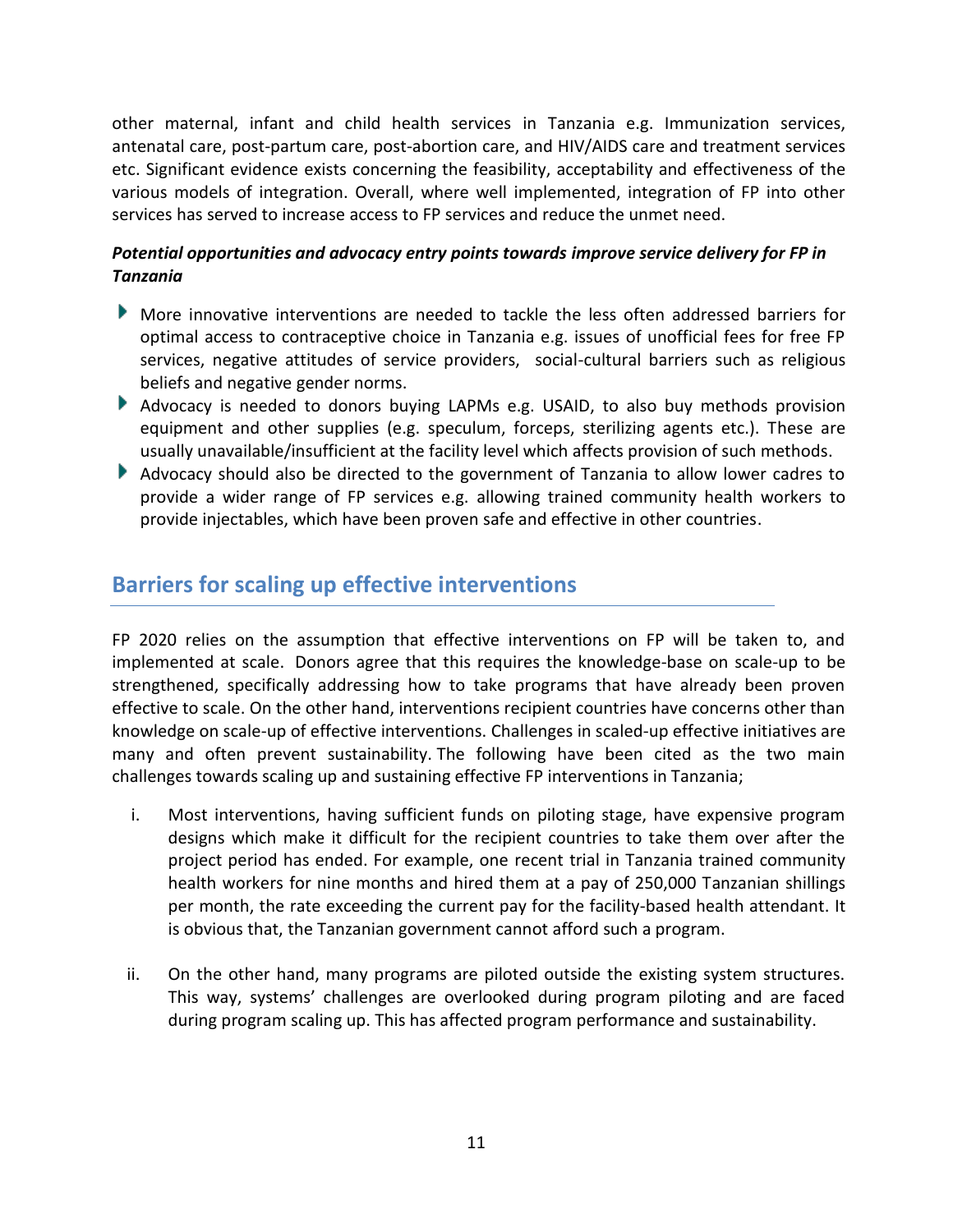## **Recommendations for Accelerating Contraceptive Choice in Tanzania**

Overall, Tanzania has made good progress in recent years towards achieving a wider contraceptive choice; however, some significant gaps remain in a few key areas. Based on findings from this report, the author recommend the following:

- 1. Continuing advocacy is needed to ensure more and stable funding for FP commodities and services in Tanzania. Strong advocacy should be directed towards high government officials in Tanzania, including members of the parliament, district managers etc. for them to realize and see FP as a national priority and allocate adequate financing to put policies into action.
- 2. For a stronger advocacy, the program should join forces with other government sectors directly facing challenges of high population growth e.g. population council, ministry of finance, ministry of education etc. in advocating for increased funding for FP as a remedy for tackling those challenges.
- 3. The FP program should seek to establish and tackle the underlying causes of persistent stock-outs of commodities at the facility level. This should go hand in hand with efforts towards obtaining actual commodities consumption data for use in quantification and forecasting of commodities instead of using information on commodities status at MSD central as this could be misleading.
- 4. To tackle problems associated with long procurement processes, the FP program should advocate for inclusion of other family planning commodities in the framework contract system while efforts are made to address any barriers emanating from procurement regulations.
- 5. The program should advocate for provision of responsible personnel for data management at the district level, as this could significantly improve data reporting and utilization, hence contributing to making available a wide-range of FP commodities.
- 6. Last but not least, available evidence shows that among public health facilities, dispensaries serve the majority of the FP clients. Hence, if FP services are to serve more people in Tanzania, increased attention should be given to these grassroots facilities, including promotion of task shifting at this level of care.